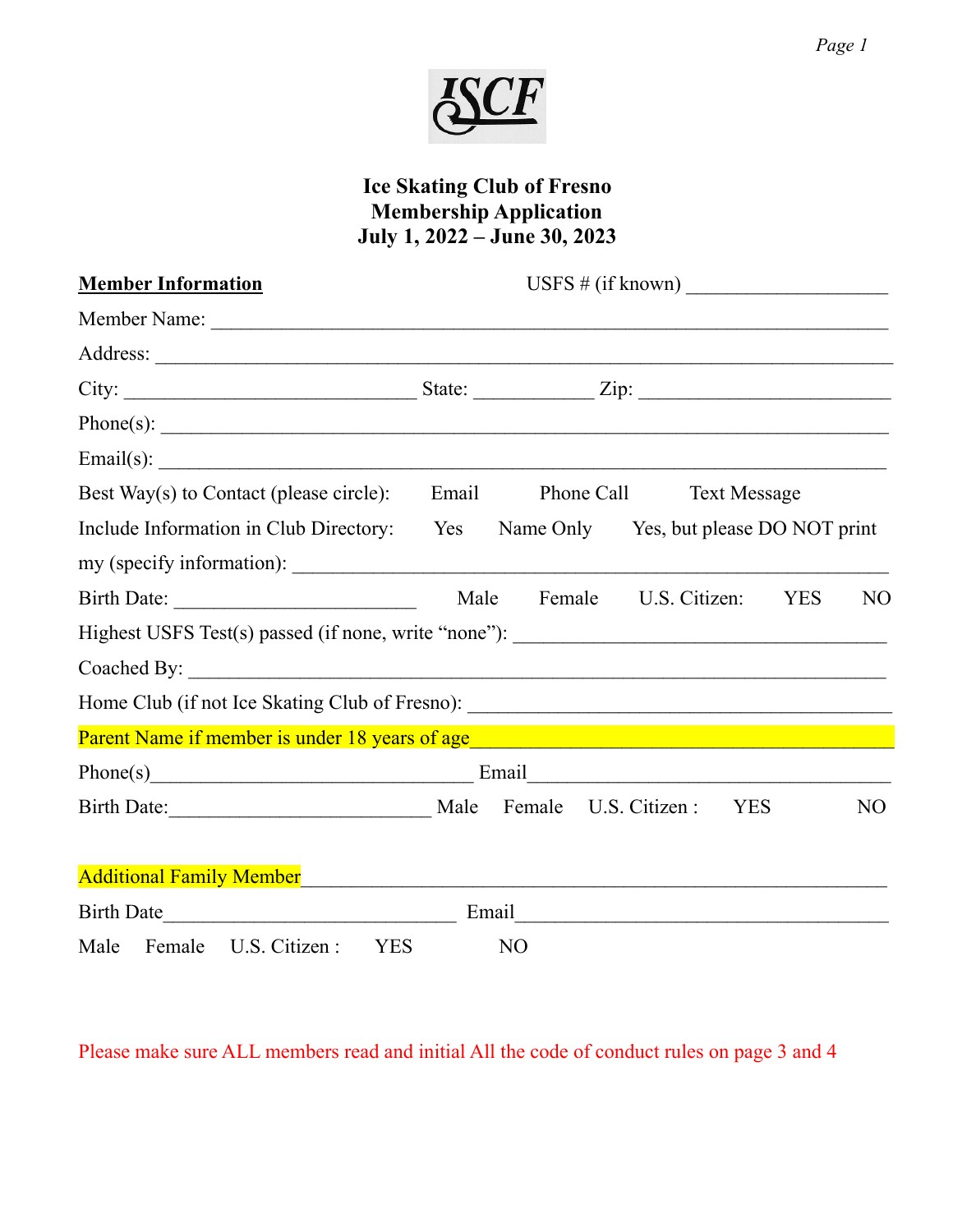# **Parent+Child Memberships Adult Only Memberships** (18 & Older) \$135 Regular Parent+Child Membership \$100 Regular Adult Only \$115 Introductory Parent+Child Membership \$70 Introductory Adult Only (a one time only membership for those who have never been a member of any USFS club before) \$90 Half-Year Intro Parent+Child Membership \$60 Half-Year Intro Adult Only (available only after January 1st) \$80 Special Olympics Parent+Child Membership \$50 Special Olympics Adult Only \$35 Additional Family Members (Child or Adult) (added to any type of membership - must be at same address) **Miscellaneous Memberships** \$170 Collegiate Membership  $$60$  Coach Membership (a one time 4-year membership for college students) (requires USFS registration & approval) N/A U.S. Figure Skating Official N/A Honorary Membership = NO VOTE (holds a position appointed by USFS) (designated by the ISCF Board of Directors) (designated by the ISCF Board of Directors) \$50 Associate Membership (Child or Adult) = NO VOTE

(Home Club is not ISCF or a USFS Individual Member)

## **All memberships include**:

- $\vee$  United States Figure Skating membership (except Associate)
- ✔ *Skating* magazine subscription (one copy per household)
- $\checkmark$  Test and Competition certification
- $\triangleright$  Invitation to all other Club events
- $\vee$  Opportunity to purchase Club jackets

### **Return completed applications and payment to:** Gateway Ice Center *(Make checks payable to ISC Fresno)* 2473 N. Marks Ave.

Fresno, CA 93722

Membership Questions? Contact: Susan Reynolds

Email: Suzreynolds@sbcglobal.net

### **The Ice Skating Club of Fresno is an entirely volunteer driven organization. A little help from everyone goes a long way! All club members should volunteer their time during the membership year.**

By the acceptance of membership, I agree to be bound by and to abide by the rules and bylaws of the Ice Skating Club of Fresno. I agree to pay all membership fees as indicated on this application. The attached Code of Conduct and Waiver & Release forms must be completed and signed by each member, and their parent/guardian if a member is under 18 years of age, and returned with this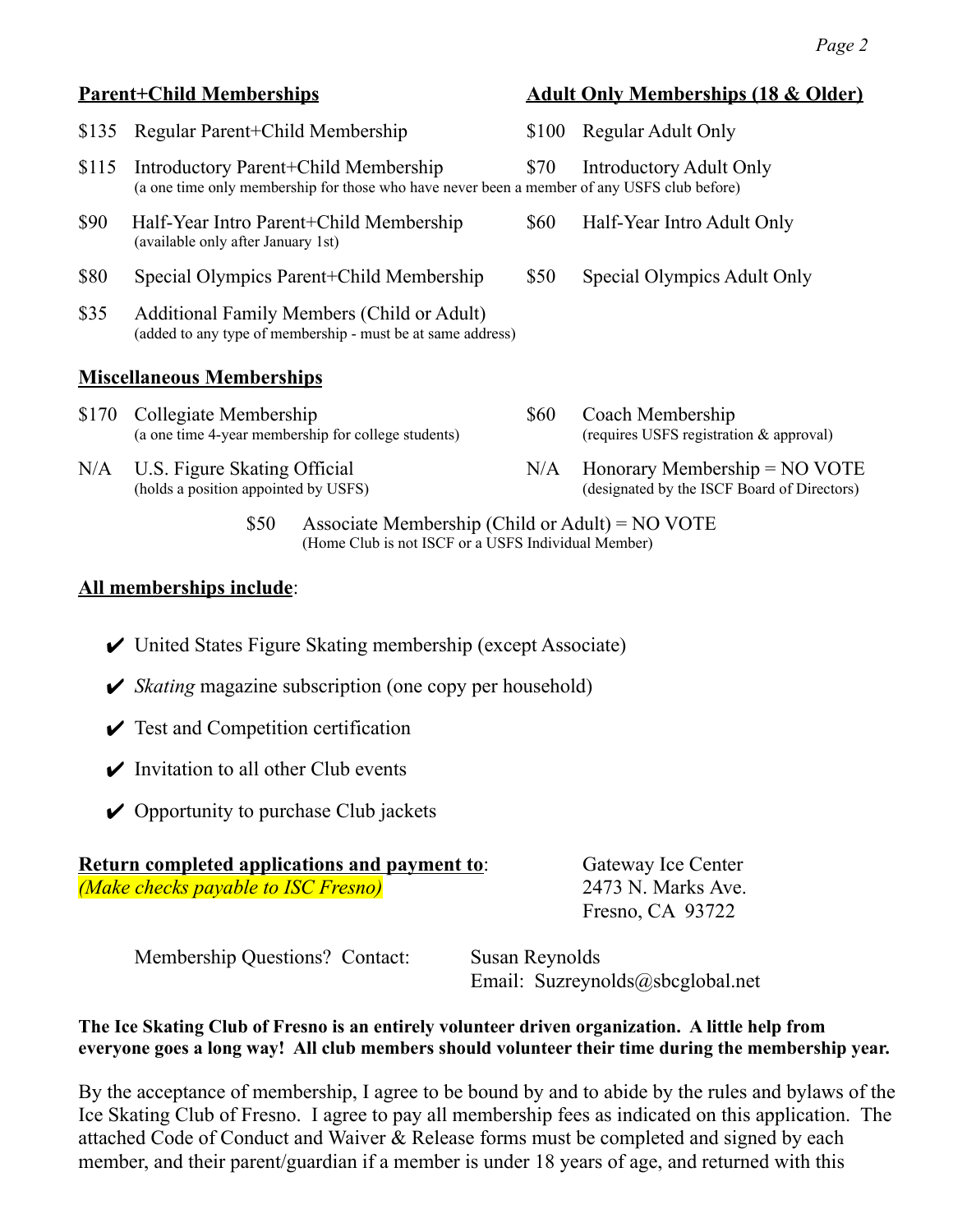application in order for membership to be accepted. I understand that volunteer assistance is imperative to the continuing operations of the Ice Skating Club of Fresno. My signatures below indicate that I have read, understand, and agree to the above terms.

# **Code of Conduct**

Due to certain trends in youth sports whereby both parents and members are letting their emotions manifest themselves in abusive and sometimes physical violence, the Ice-Skating Club of Fresno (ISCF) supports a zero-tolerance policy for unsportsmanlike behavior. Its Members, Coaches and Parents (if Member is under 18 years old) should continually raise the standard of behavior - both on and off the ice.

Membership in the ISCF is a privilege and should carry a sense of pride. Participation in programs offered will require that members and parents (of Members under 18 years old) accept certain responsibilities.

### **Members Responsibilities:**

I will adhere to the rules of United States Figure Skating (USFS) and the host organization at all activities hosted, sponsored, or engaged in by USFS.

I will not verbally or physically abuse any of my fellow members, other USFS members, USFS officials, club Board members, volunteers, or coaches.

I understand that poor sportsmanship, on or off ice, will not be tolerated. I will exhibit the highest standards of fairness, ethical behavior, and genuine good sportsmanship in all my relations with others.

I have read the attached USFS policy on social media and will adhere to the rules stated on that form.

I will conduct myself in a manor not detrimental to the welfare of figure skating or the ISCF.

INITIAL \_\_\_\_\_\_\_\_\_\_\_\_\_\_\_\_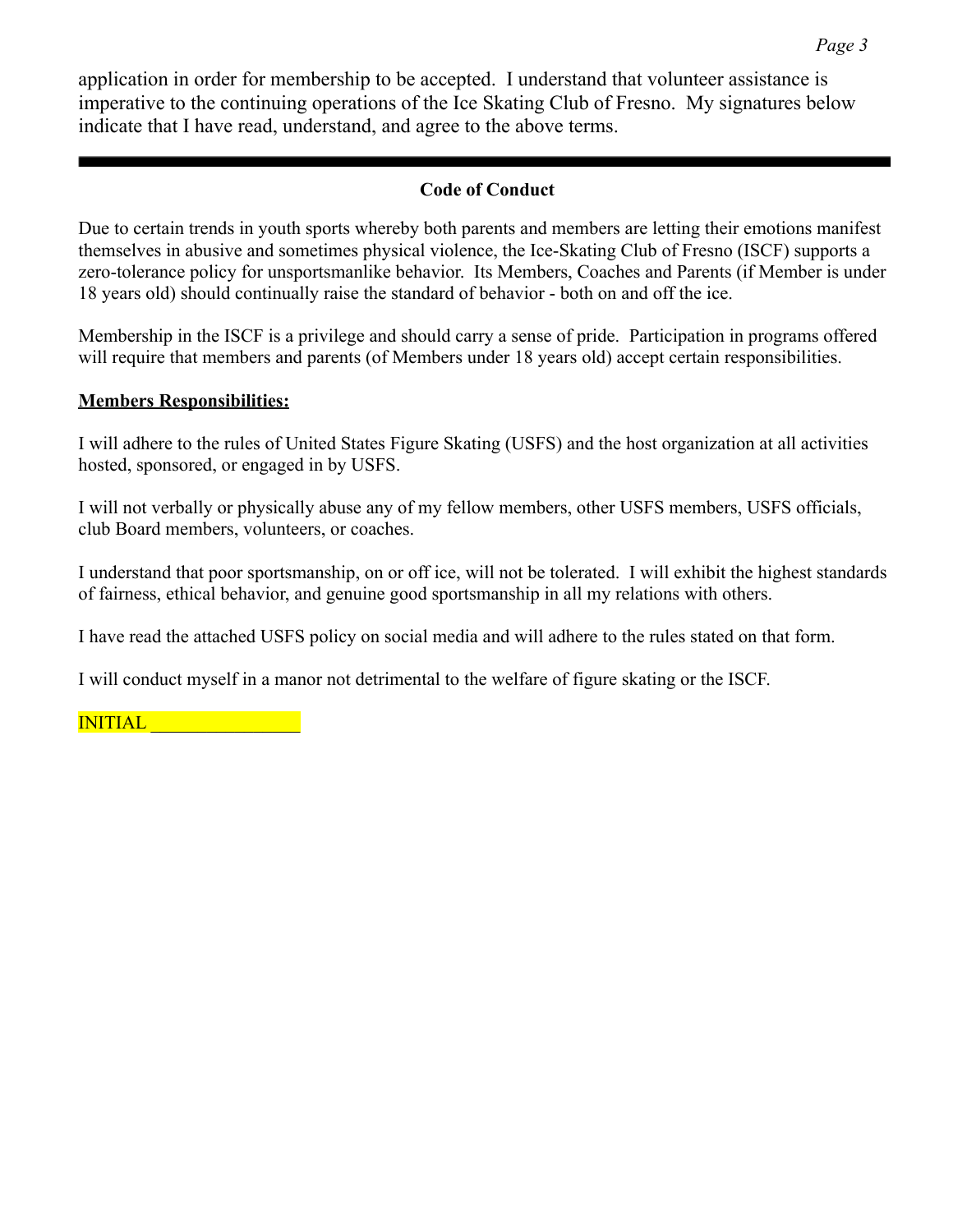#### **Parents/Guardian Responsibilities:**

I will encourage sportsmanship by showing positive support for all members, coaches, Board members and other officials during all on and off ice sessions.

I promise to treat all members of the ISCF with respect and when conflict occurs, I promise to respectively disagree and work for a compromise and that is in the best interest of the Club.

I will encourage my child to treat all other members, coaches, Board members, other member's parents and other officials with respect.

I will refrain from coaching my child or "manipulate' other Members during any on and off ice sessions.

I will not verbally or physically abuse any club members (including my own child), coaches, club Board members, officials, other member parents, or volunteers in person.

I will not make personal verbal attacks on a member of the ISCF via email and any other form of electronic communication.

I have read the attached USFS policy on social media and will adhere to the rules stated on that form.

I will represent myself positively and not undermine the authority of coaches, club Board members, officials, or other club volunteers. INITIAL\_\_\_\_\_\_\_\_\_\_\_\_\_\_\_\_\_\_\_

#### **Course of Action:**

Should a parent or Member not adhere to the above, the ISCF Board of Directors holds the Member and/or parent accountable and the Board of Directors is empowered to take necessary action. Actions could be as simple as a verbal warning to the parent or Member up to disciplinary hearings before the Board of Directors leading to suspension or expulsion from the Ice Skating Club of Fresno.

#### **Implementation:**

Anyone may file a complaint, in writing and signed, to any ISCF Board member.

I have read the code of conduct agreement and will abide by the rules set forth.

**Member Signature\_\_\_\_\_\_\_\_\_\_\_\_\_\_\_\_\_\_\_\_\_\_\_\_\_\_\_\_\_\_\_\_\_\_\_\_\_\_\_\_\_\_\_\_\_\_\_**

Parent Signature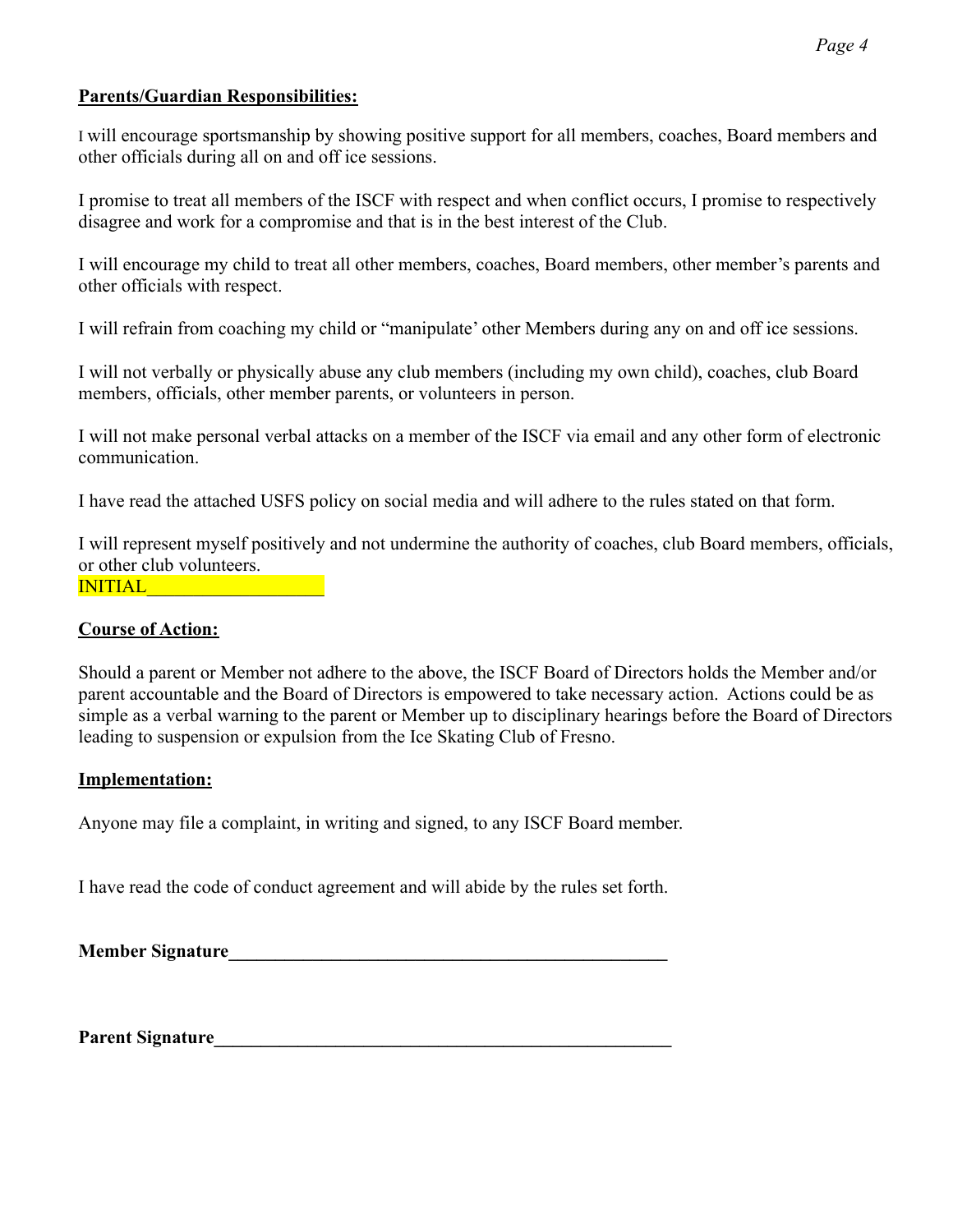#### **Waiver and Release of Liability, Assumption of Risk and Indemnity Agreement ("Agreement")**

In consideration of participating in Ice Skating Club of Fresno activities, I represent that I understand the nature of figure skating activities ("activity") and that I am qualified, in good health and in proper physical condition to participate in such "activity". I acknowledge that if I believe event conditions are unsafe, I will immediately discontinue participation in the "activity".

I fully understand that this "activity" involves risks of serious bodily injury, including permanent disability, paralysis and death, which may be caused by my own actions, or inactions, those of others participating in the "activity", the conditions in which the "activity" takes place, or the negligence of the "releasees" named below; and that there may be other risks either not known to me or not readily foreseeable at this time; and I fully accept and assume all such risks and all responsibility for losses, costs, and damages I incur as a result of my participation in the "activity".

I hereby release, discharge, and covenant not to sue Ice Skating Club of Fresno, United States Figure Skating, it's directors, officers, administrators, sponsors, volunteers, agents, employees, staff, instructors, trainers, other participants and if applicable, owners and lessors of premises on which the "activity" takes place (each considered one of the "Releasees" herein) from all liability, claims, demands, losses, or damages on my account caused or alleged to be caused in whole or in part by the negligence of the "releasess" or otherwise, including negligent rescue operations; and I further agree that if, despite this release, waiver of liability, and assumption of risk, I, or anyone on my behalf, makes a claim against any of the Releasees, I will indemnify, save, and hold harmless each of the releasees from any loss, liability, damage, or cost which any may incur as the result of such claim.

Ice Skating Club of Fresno has the right, but not the obligation, to provide rules, regulations and/or ice monitors for Club Ice. We hereby acknowledge that Ice Skating Club of Fresno shall not be responsible for the supervision of the members at Club Ice.

I have read this WAIVER AND RELEASE OF LIABILITY, ASSUMPTION OF RISK, AND INDEMNITY AGREEMENT, understand that I have given up substantial rights by signing it and have signed it freely and without any inducement or assurance of any nature and intend it to be a complete and unconditional release of all liability to the greatest extent allowed by law and agree that if any portion of this agreement is held to be invalid, the balance, notwithstanding, shall continue in full force and effect.

**PRINT NAME OF MEMBER** DATE **SIGNATURE OF MEMBER** DATE

#### **Parental Consent and Indemnification Agreement**

I, the minor's parent and/or legal guardian, understand the nature of the above referenced activities and the minor's experience and capabilities and believe the minor to be qualified to participate in such "activity". I hereby release, discharge, covenant not to sue and AGREE TO INDEMNIFY AND SAVE AND HOLD HARMLESS each of the Releasees from all liability, claims, demands, losses, or damages on the minor's account caused or alleged to have been caused in whole or in part by the negligence of the Releasees or otherwise, including negligent rescue operations, and further agree that if, despite this release, I, the minor, or anyone on the minor's behalf makes a claims against any of the above Releasees, I WILL INDEMNIFY, SAVE AND HOLD HARMLESS each of the Releasees from any litigation expenses, attorney fees, loss liability, damage, or cost any Releasees may incur as the result of any such claim.

PRINT NAME OF PARENT/GUARDIAN SIGNATURE OF PARENT/GUARDIAN DATE

#### **Consent for Medical Attention or Treatment**

I certify that I, the member, or I, the parent/guardian of said participant, give my consent to Ice Skating Club of Fresno and the facility the activities are taking place in and their staff and to members of Ice Skating Club of Fresno, their Board of Directors and volunteers to obtain medical care from any licensed physician, hospital or clinic, including transportation and emergency medical services, for myself/ourselves and/or said participant for any injury that could arise from participation in these activities.

**PRINT NAME OF MEMBER DATE** 

PRINT NAME OF PARENT/GUARDIAN SIGNATURE OF PARENT/GUARDIAN DATE

**This Consent for Medical Attention shall be binding and effective for the**

**2022-2023 membership year of the Ice Skating Club of Fresno July 1, 2022– June 30, 2023.**